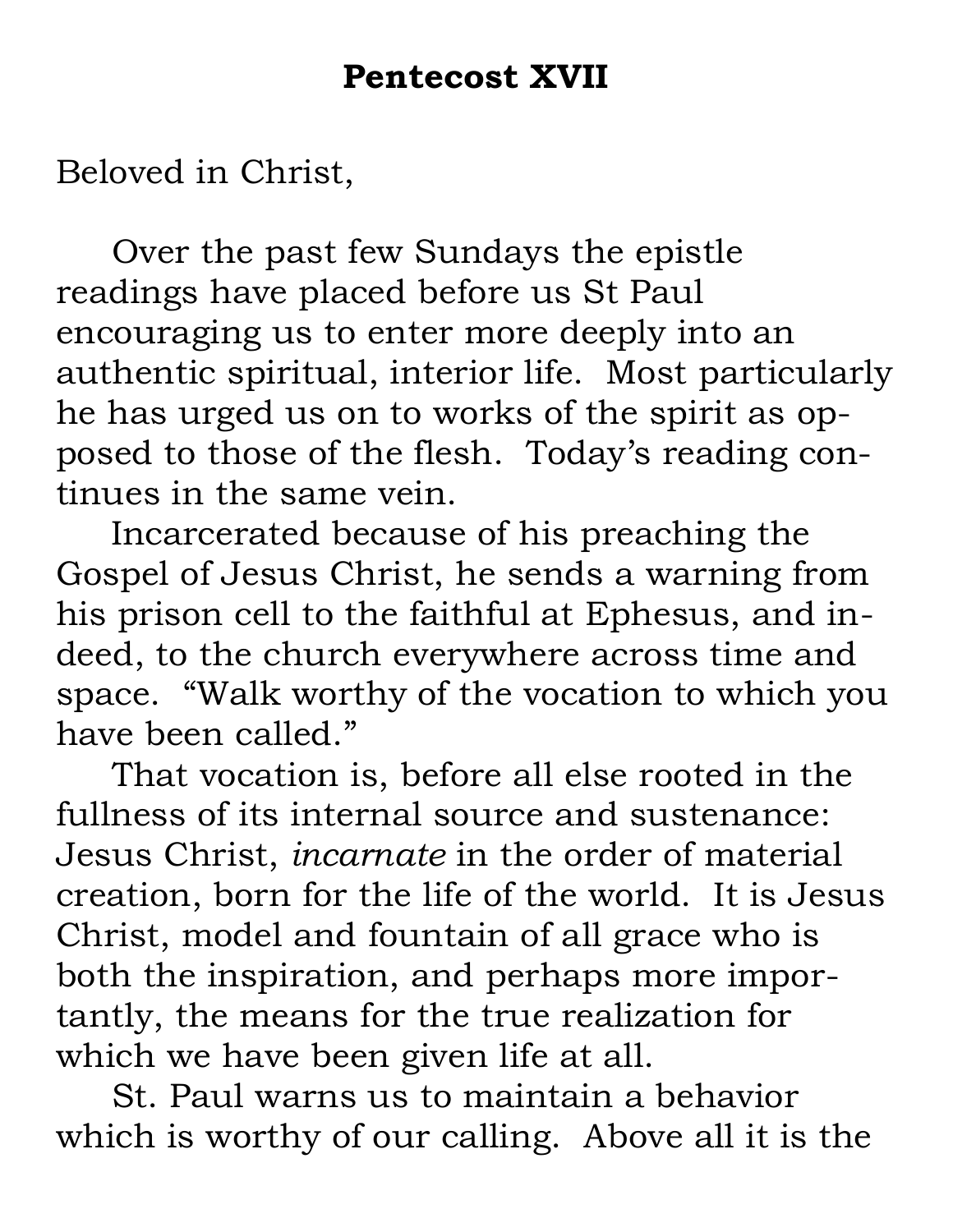interior assimilation of the supernatural gifts of faith, hope, and charity, cause and effect of all other virtues, chief among which is that of humility. From the divine life which faith plants within us arises all the rest of the virtues by which we live as Christians in our daily contact with the world around us. Among these, as Paul names are those of mildness and patience – the support of others by the charity by which Christ lives in us and, through our good works, is extended towards others. Our calling nurtures a spirit of unity from which springs the *peace of God*, in truth that elusive harmony of life and conscience which escapes the grasp of every purely human effort and understanding. To behave "according to our calling," is, therefore, no vague sentiment put to us by Paul, but a moral imperative for our faith to operative and true.

Charity, so essential to the Christian vocation is what moves us in our love of God to a generosity of spirit towards others. On the one hand it bids us avoid criticism and condemnation; it directs us be silent when tempted to speak ill of others, ridicule, humiliate them by remarks or personal judgments. It avoids involving ourselves in the sovereign affairs of others. Such critical behavior, which passes as we all know too well as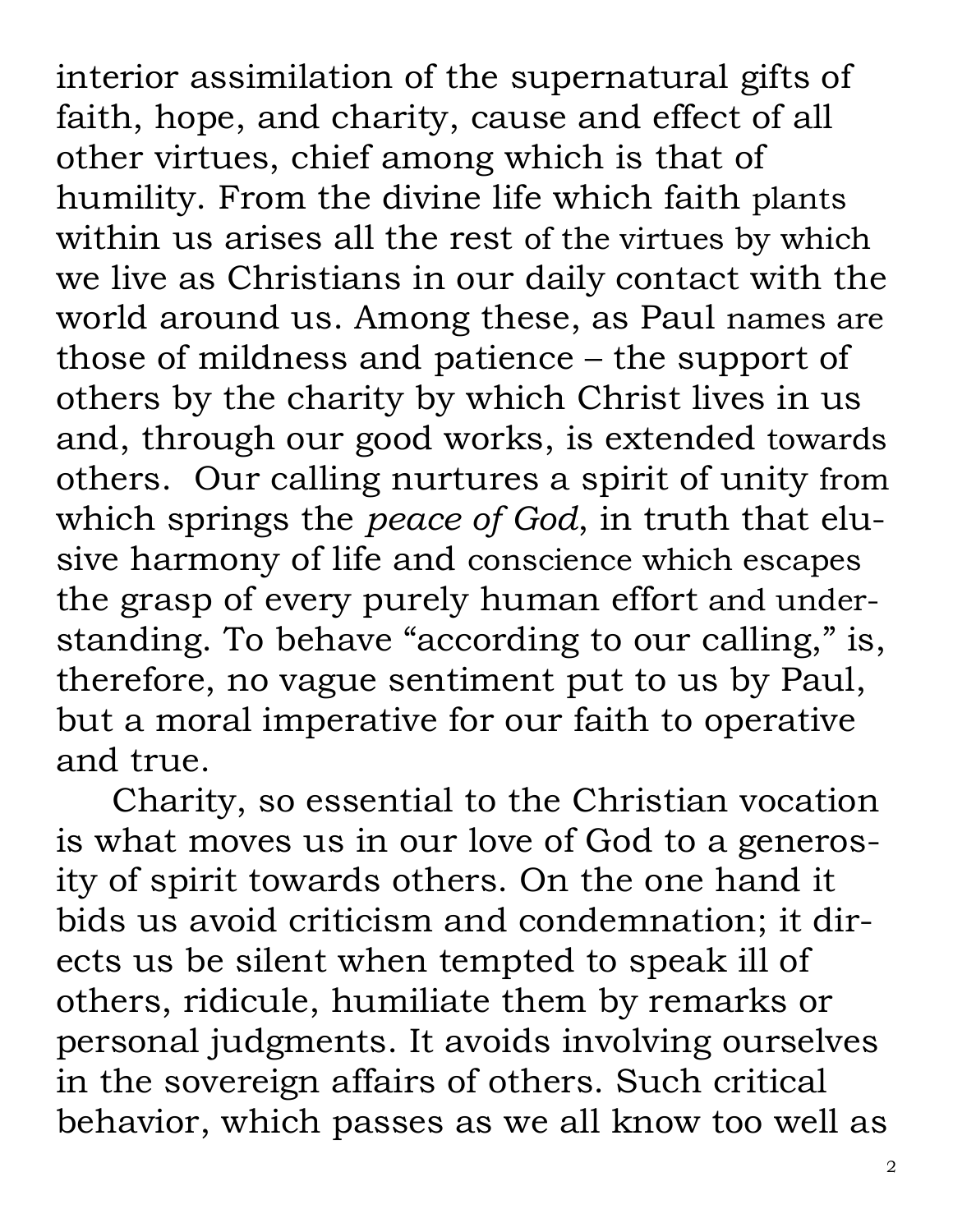typical of human conduct, is in fact the bad fruit of fallen nature, compounded by habits of personal sin. In truth, as Paul says, true charity results in the bond of peace which prevails among those of genuine good will.

In the same vein Paul also bids us to live according to our hope. There is so much in the world around us, or rather, the disintegrating social order in which we all live – there is so much which gives positive proof that we are assuredly *not* the source of our happiness or salvation, that we should rely the more readily upon the hope which God gives us, as our faith professes. In confessing supernatural hope with our lips, we need to bring forth its fruits by a daily behavior that is in line with what we say.

In today's Gospel account, the Pharisees were, as was so often the case, seeking to draw the Lord into a trap of their own devising. So they asked Him which was the greatest of the commandments? In a penetrating response Jesus responds by saying the greatest commandment was to love God – which they claimed they did - but added that there was a second just like the first, a commandment which the Pharisees certainly did not practice: the love of neighbor. Why is this second commandment like the first? It is because,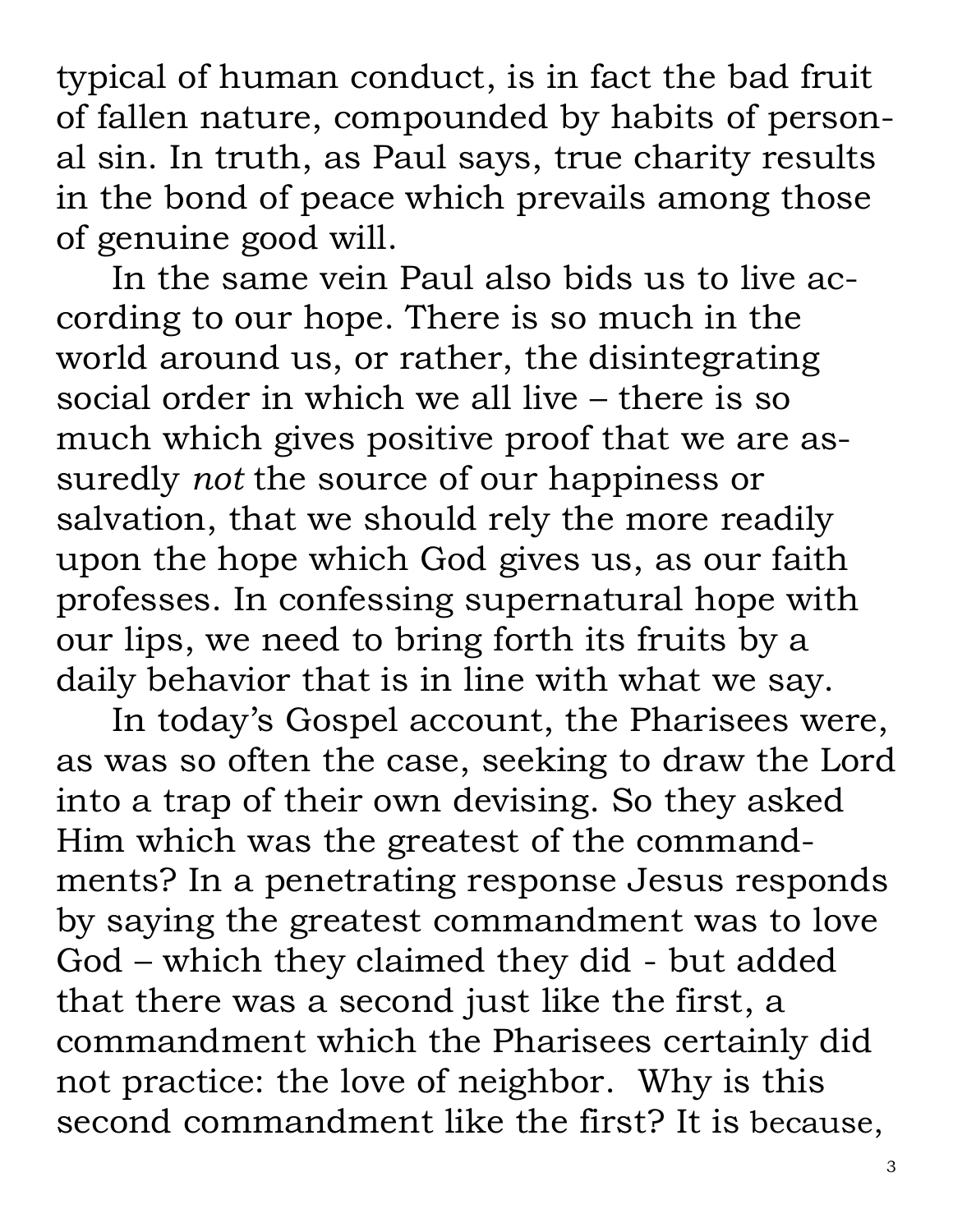in the practical order of human conduct, this second commandment of loving one's neighbor is the reflection in our common life with others in the world in which we live is the means by which we concretely show forth our love of God Who lives beyond our touch our material existence.

This relationship between God and our neighbor is a sign of the Incarnational love of the divine Trinity. When you gaze into a mirror and see the reflection your face, that image can not exist without *you,* since you and it are, in a manner of speaking, the same thing. Jesus says that if we claim to love God there is a natural consequence: that we must recognize the presence of Himself in others as well as in ourselves. We must love both if we say we love God, for loving God requires our loving what He loves, and loving ourselves and neighbor arising from our being made in the image of the source of all love. When, in fact we do not fulfill this second commandment, neither do we fulfill the first. And this point is made when Jesus says, "Not everyone who says, "Lord, Lord," will enter the kingdom of heaven, but only he who does the will of my Father."

The practice of our Christian faith is not, then, simply an intellectual confession of doctrine we believe: it is, rather, an economy of grace by which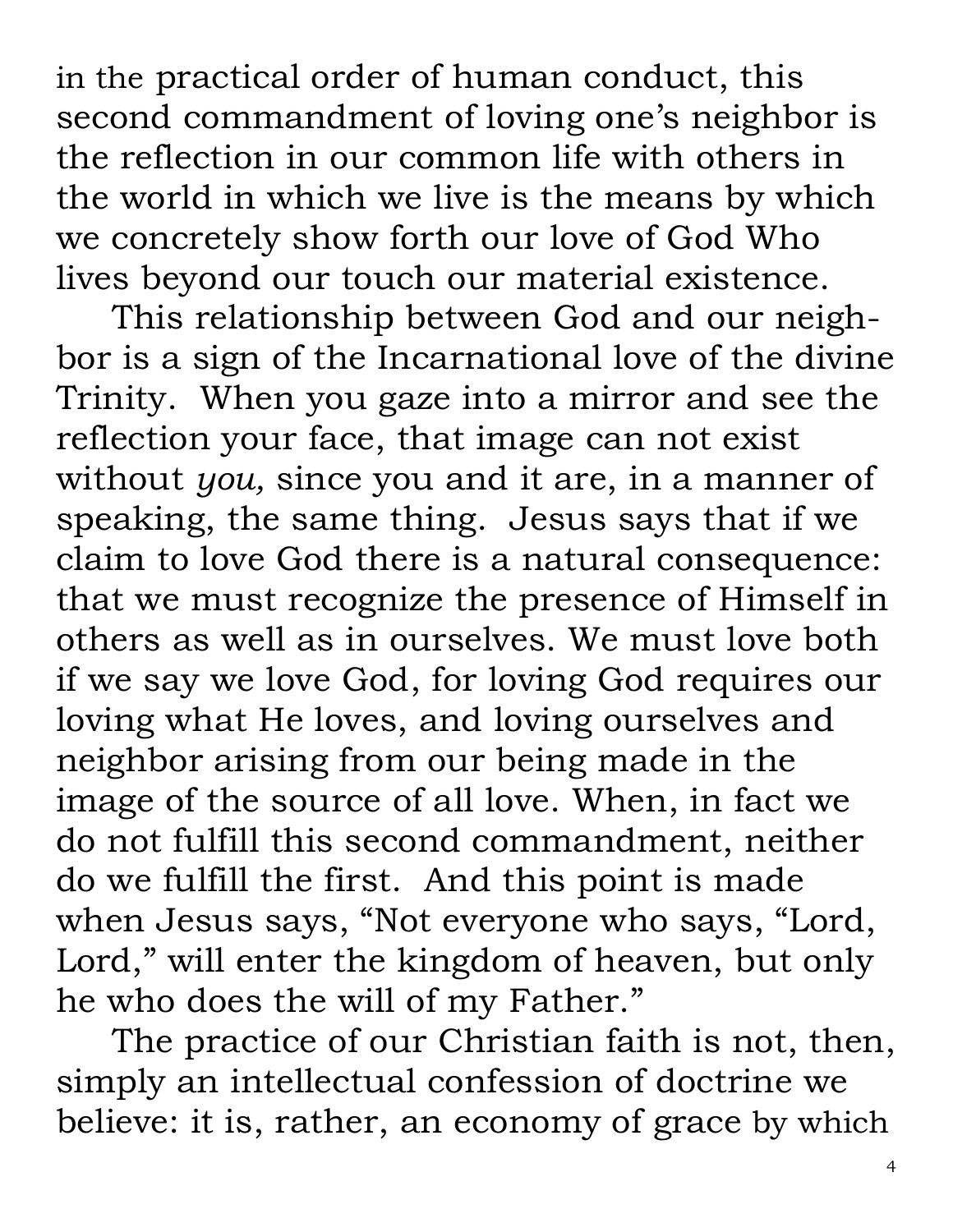we live more rightly ordered towards God and neighbor according to its principles. It is the *incarnation,* the living out in the activities of our present world what God teaches us we must do. It is characterized by what Paul calls, elsewhere, a *caritas non ficta*: a *true* love: for God, and for neighbor for the love of God; a *supernatural, self-dying, self sacrificing love* which is *non ficta*: not put on, but truly operative, and driven by true motives. This charity is infused in us at Baptism, augmented by grace, aided and nurtured by Christian conduct, and eventually become more and more deeply established in the habits of our faith and daily life.

Beloved the motivation for loving *one another*, then, is firstly rooted in God and, secondly, in our recognition that we are all made in His image. If this be so, we must see in one another – despite the veil of sin which obscures that image in us all – we must see in one another Christ Himself. For He, our Head, continues to live, following upon His ascension into glory. He continues to live in this present world in the "flesh" of His Body the Church. And the Church is comprised of its members, the whole of humanity. And why is that?It is because everyone without except is either a member of the Church formally, or stands in relation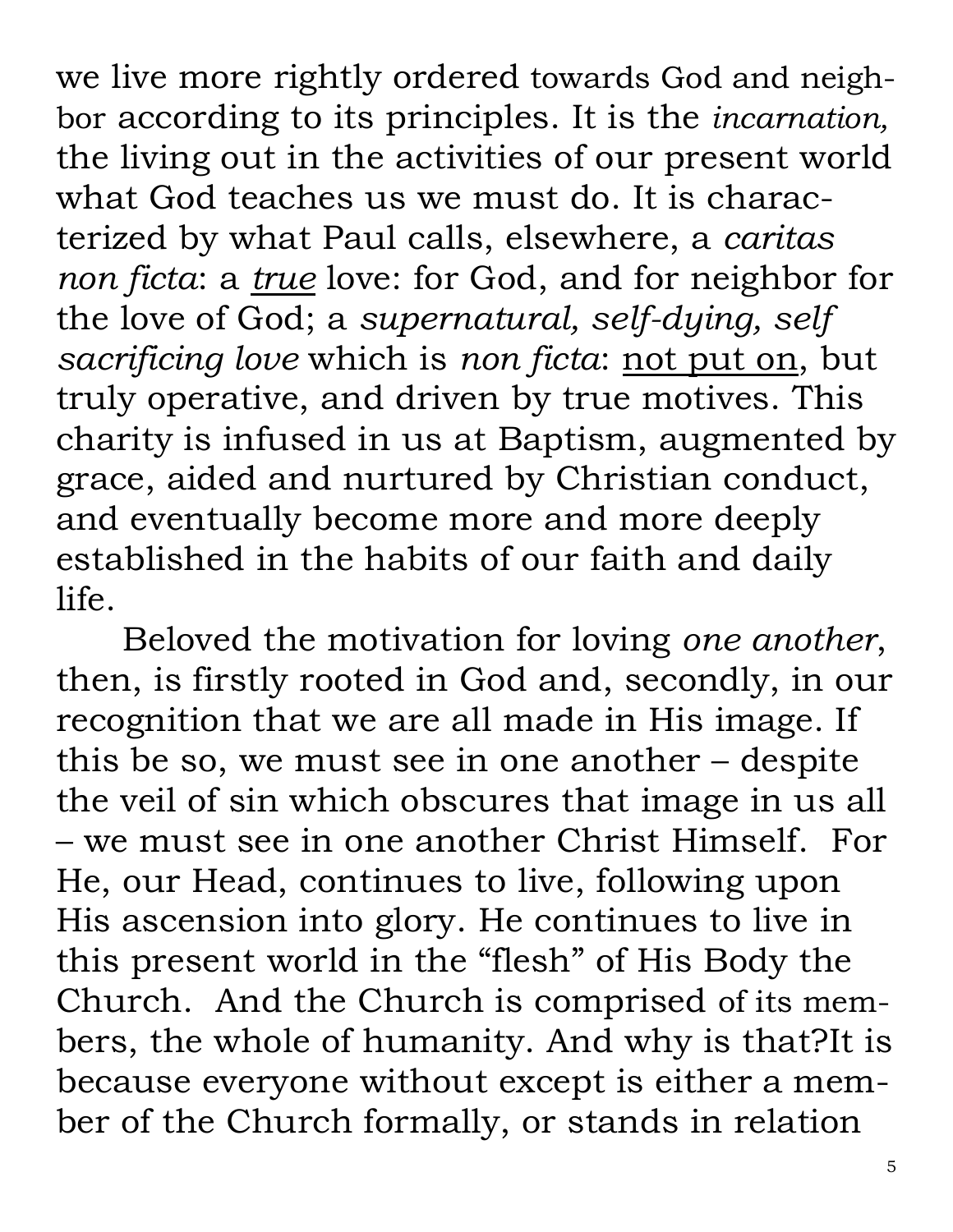to it as a potential subject of so doing. Thus we are bid by faith to love one and all, even our enemies – and all this Christ has done and shown us to do by His divine example.

It is through this love we bear for others that we most surely show we love God with our "whole heart, soul, mind and strength." And reason demonstrates that the contrary is also true: if we do not love one another, not only will the bond of peace be absent – as was the case with the Pharisees – we reveal, in fact, that we do not really love God either. And if this be the case then we can not truly enter the Kingdom of God – even were we to possess faith sufficient to move mountains.

"Brethren, walk worthy of the vocation in which you are called." It is a very great consolation to know that all Scripture - the great collection of words spoken by the one Word which is Christ – finds its exegesis through its interior harmony. Elswhere Christ says, "God requireth not the death of a sinner, but that he be converted and live." And, "I have come, that you might have life in abundance." God knows the assimilation to ourselves of grace and true conversion is a lifelong process. Let us never be discouraged because we have not adequately lived up to this vocation to which we are called. Rather, let us